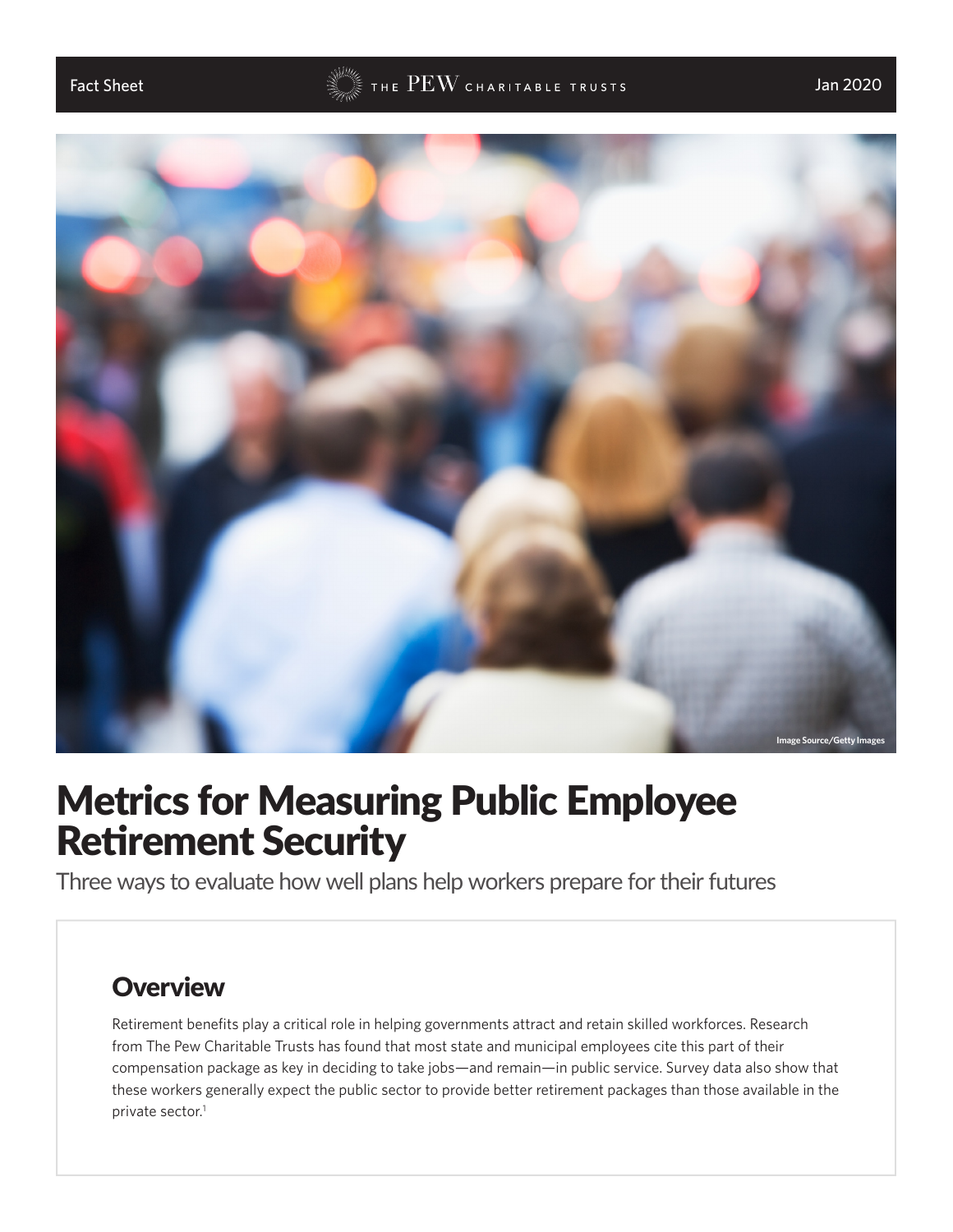Pew's research on state and local public retirement systems analyzes three metrics that help governments evaluate how well their plans are doing at providing retirement security:

- Replacement income, which measures what percentage of a worker's final salary is expected to be replaced, on average, in retirement.
- Retirement savings rate, which captures the level of savings, expressed as the percent of annual salary, that an employee can withdraw when leaving employment.
- Value of lifetime benefits, which measures, at different points over the course of a worker's career, the total amount of government-sponsored retirement income an employee can expect to receive over a lifetime.

Policymakers can use these metrics to assess any type of retirement plan—including traditional defined benefit pensions and hybrid plans—around meeting employer goals of attracting and retaining a strong workforce and putting workers on a path to a financially secure retirement.

# Replacement income

Replacement income helps capture how well career workers—those who spend the majority of their work lives with the same employer—are set up for retirement. This metric measures retirement benefits as a share of career-end salary, as well as of take-home pay, which factors in contributions to the retirement plan, Medicare, and Social Security. Replacement income includes Social Security payments if the state is one where public employees pay into the program. In addition, the metric adjusts for the impact of inflation, incorporating any costof-living adjustment protections under the plan.

Pew's analysis finds that in most cases career government workers can expect full replacement income, meaning their retirement benefits match their final take-home pay.

# Retirement savings rate

For workers with multiple employers over a lifetime, the retirement savings rate provides the best insight into their retirement security. This metric captures the percent of annual salary a worker can withdraw upon separation, depending on whether employees have access only to their contributions or whether they can claim employer contributions as well. The savings rate also takes into account the level of interest provided on the member's account.

For noncareer workers, only a few states report savings rates of more than 10 percent; 10 percent to 11 percent is the average savings rate found in the private sector.<sup>2</sup> Research by Pew shows that the biggest driver of differences in savings rates is whether workers can leave with employer contributions to their plans.

The retirement savings rate is applicable to workers who leave before vesting as well as many vested employees that are a number of years from retirement when they separate. In a few instances, separating employees can choose to leave their account balances with the system and convert them to state-sponsored annuities at retirement. This tends to increase the value of the benefit by giving retirees access to higher annuity rates than typically available in the private sector.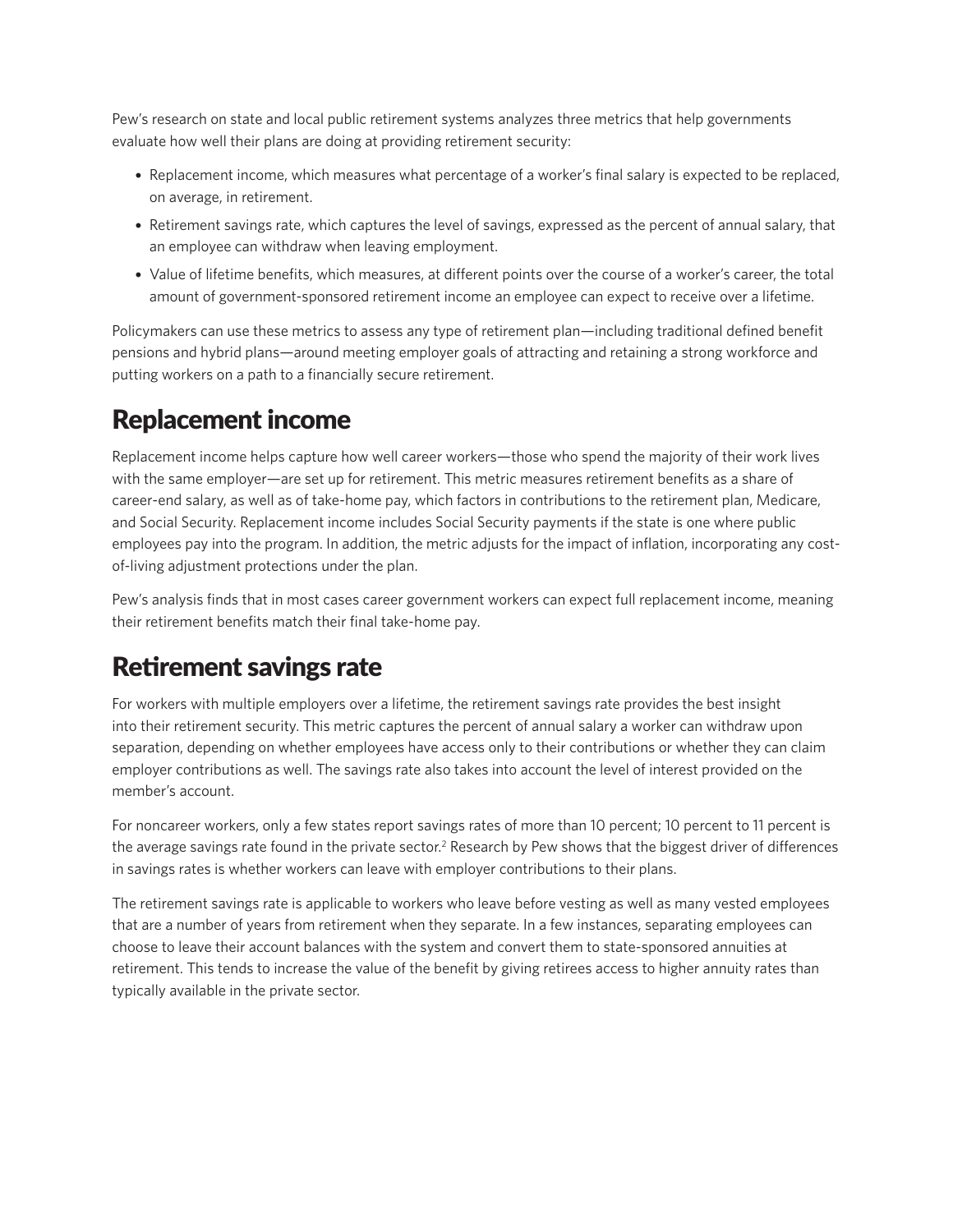# Value of lifetime benefits

The final metric, value of lifetime benefits (VLB), measures the total amount of government-sponsored retirement income an employee can expect to receive over a lifetime. Developed by the Urban Institute, VLB shows how the lifetime benefit value changes based on plan type, service years, start age, and date of separation or retirement. Taking vesting and separation rules into consideration, this metric also calculates whether employees are better off withdrawing their accounts or leaving them with the system until qualifying for a retirement benefit.

Although these measures focus solely on pension benefits, retiree health benefits can vary significantly from state to state.

## **Conclusion**

There is no one-size-fits-all solution when it comes to plan design, but these metrics can help policymakers understand how effectively plans are meeting workforce goals around providing retirement security.